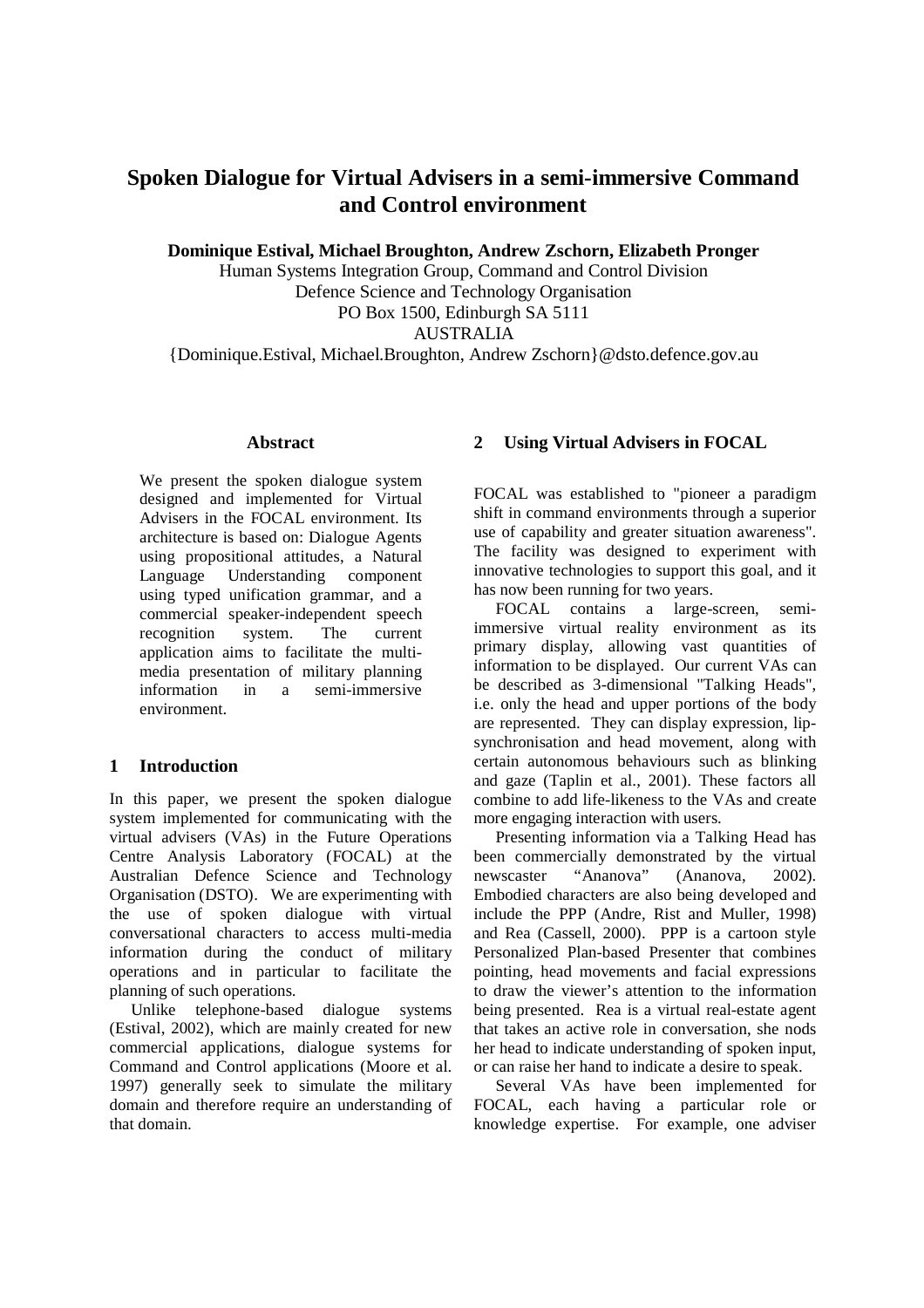may have specialist knowledge relating to legal issues, another may have information relating to the geography of a region. Each VA has a different facial appearance, voice and mannerisms.

To demonstrate and evaluate the performance of VAs (and of the other FOCAL projects), a fictitious scenario has been developed that incorporates key elements of military planning at the operational level (see section 8). The VAs provide information rich briefs through the combined use of spoken output via Text-to-Speech (TTS) and multimedia. Relevant questions can be asked at the end of the briefs through the use of spokendialogue.

#### **3 Previous implementation: Franco**

 $As described in (Taplin et al., 2001) the first VA$  in FOCAL, named Franco, was also an animated 3 dimensional "Talking Head" model, intended to either deliver prepared information, such as a briefing or slide show, or to interact conversationally with users. To demonstrate the conversational functionality (Broughton et al., 2002), it was implemented with a commercial speaker-dependent automated speech recogniser (ASR), Dragon NaturallySpeaking™. The Natural Language understanding component was implemented in NatLink (Gould, 2001) and a simpleuser-drivendialogue management, based on key-word recognition and nesting of dialogue states to provide context, was also implemented in Python.

Franco has been successful in demonstrating the proof-of-concept of a VA in the FOCAL environment. Answering spoken questions about specific military assets and platforms, it also permits the display of other types of information such as pictures, animated video clips, tabular information from a database, and location details on digital maps.

#### **4 Improvements**

Although Franco was successful in demonstrating the potential usefulness of a VA in a Command and Control environment for operational planning, it suffers from certain limitations which we are now addressing in a follow-up project.

The first limitation, and the easiest to remedy, was the unnaturalness of the synthetic voice we had given Franco. For greater effectiveness, we had to provide our VA with a more natural voice and with an Australian accent. We chose the new Australian TTS voice from Rhetorical, developed by Appen (rVoice, 2002). This required making some changes, some of them relatively important, to the interface with the talking head model to achieve lip-synchronisation, but that aspect of the work will not be addressed in this paper.

The second limitation was the relative rigidity of the dialogue management strategy we were using. The alternative approach we have developed is to create Dialogue Agents implemented in A TTITUDE. This is described in section<sub>6</sub>.

The third limitation was due to the speakerdependent nature of the ASR. While a speakerdependent ASR allows greater flexibility in the input to which the VA can respond, we wanted to develop a system which could not only be demonstrated by the few people who have trained the speech recogniser, but where visitors themselves could be participants and could interact with the VA. Switching to a speaker-independent ASR led us to radically modify our Spoken Language Understanding component, and this is described in section 7.

The new implementation we describe here has allowed us not only to address those three limitations, but also to alter fundamentally the architecture of the system, opening up the dialogue management components to control and interaction by other tools and agents in the FOCAL environment. The resulting system is now fully modular and provides scalability as well as flexibility.

This new implementation allows us to focus our research into dialogue management issue, to investigate the use of A TTITUDE for dialogue management and to experiment with more natural languageinput.

# **5 Integration**

Communication between the various components of the system (speech recogniser, dialogue control, virtual adviser control and multimedia display) is now achieved with the CoABS (Control of Agent Based Systems) Grid infrastructure (Global InfoTek, 2002). The CoABS Grid was designed to allow a large number of heterogeneous procedural,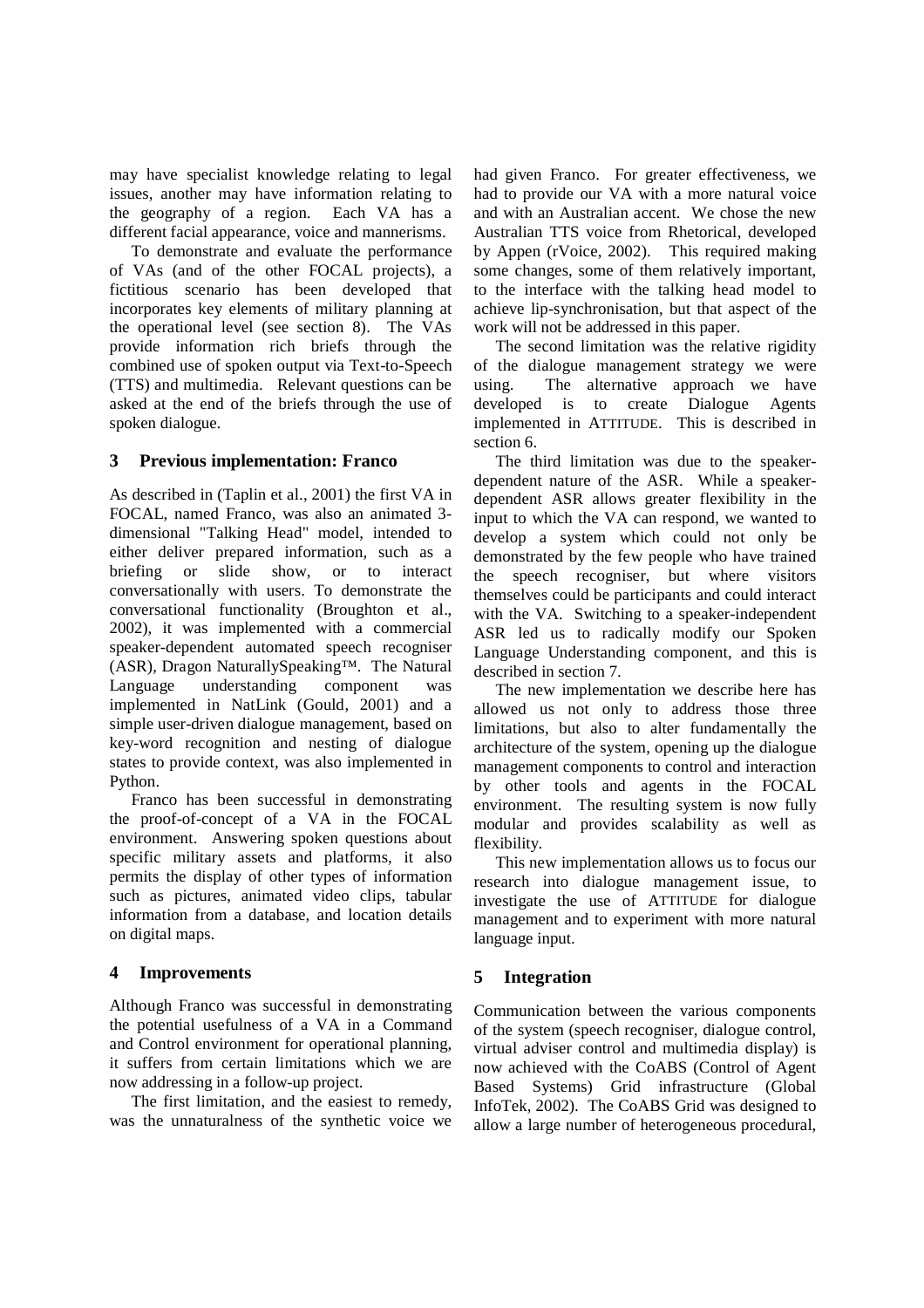object-oriented and agent-based systems to communicate. Using the CoABS Grid as our infrastructure has allowed us to integrate all the components of the dialogue system and it will provide an easy way to integrate other agents and a variety of input and output devices. Communication between CoABS agents is accomplished via string messages.

# **6 Dialogue Management with A TTITUDE**

ATTITUDE is a multi-agent architecture developed at DSTO, capable of representing and reasoning both with uncertainty and about multiple alternative scenarios (Lambert, 1999). It is a multi-agent extension of the MetaCon reactive planner developed for control of phased array radars on the Swedish Airborne Early Warning aircraft(Lambert and Relbe, 1998). A TTITUDE has some similarities with Prolog and other logic programming languages as well as with AI research on blackboard and multi-agent architectures. Because A TTITUDE was designed specifically to support the programming of reactive systems, it possesses powerful facilities for handling interactions of the internal system entities, both with each other and with the externa l world.

ATTITUDE is very high-level, weakly-typed, and thanks to the agent paradigm, it produces loosely coupled and modularised systems. For these reasons, and because A TTITUDE implements reasoning about *propositional attitudes* , it provides a very attractive framework in which to develop and express dialogue management control strategies. It is worth emphasizing here that ATTITUDE is not merely a notation to represent speech acts or communicative acts between agents, but that it is actually the programming language and environment in which both the agents themselves and the control structure for interaction between the agents are implemented andexecuted

Because A TTITUDE has never been used for this purpose before, this is an interesting area of research in itself, and one of the goals of the project has been to see how A TTITUDE needs to be extended to implement dialogue management. Further, this allows us to investigate how far *attitude programming* (see section 6.2) can go towards expressing speech acts and communicative

act type. However, we donot claim to employ the full power of propositional attitudes in our implementation yet. This is another area of research which we are now exploring. Neither are we yet at the stage where we could perform automatic detection of utterance type (Wright, 1998) or of dialogue act (Carberry and Lambert, 1999; Prasadand Walker, 2002).

## **6.1 Propositional attitudes**

The A TTITUDE programming environment is so named because it utilises *propositional attitude instructions* as programming instructions (this has been dubbed *attitude programming* ). Propositional attitudes are alleged mental states characterised b propositional attitude expressions, which are the means by which individuals relate their own mental behaviour to others'.

Propositional attitude instructions are of the form shownin $(1)$ .

 $(1)$ [subject][attitude][propositional expression]

 $In(1):$ 

- [subject] denotes the individual whose mental state is being characterised;

- [propositional expression] describes some propositional claim about the world; and - [attitude] expresses the subject's dispositional

attitude toward that claim about the world.

#### **6.2 ATTITUDE programming**

When software agent *Mary* encounters the propositional attitude instruction " *Fred* **desire** [the door is closed]", *Mary* will issue a message to software agent *Fred* instructing *Fred* to desire that the door be closed. Similarly, when encountering the propositional attitude instruction " *I* **believe** [the sky is blue]", *Mary* herself will attempt to believe that the sky is blue.

An important characteristic of A TTITUDE programming is that each propositional attitude instruction either succeeds or fails, possibly with side effects, depending upon whether the recipient agentisable to satisfy the instructional request. As each propositional attitude instruction either succeeds or fails, the execution path selected through a network of propositional attitude instructions (routine) is determined by the  $successes and failures of the propositional attitude  $e$$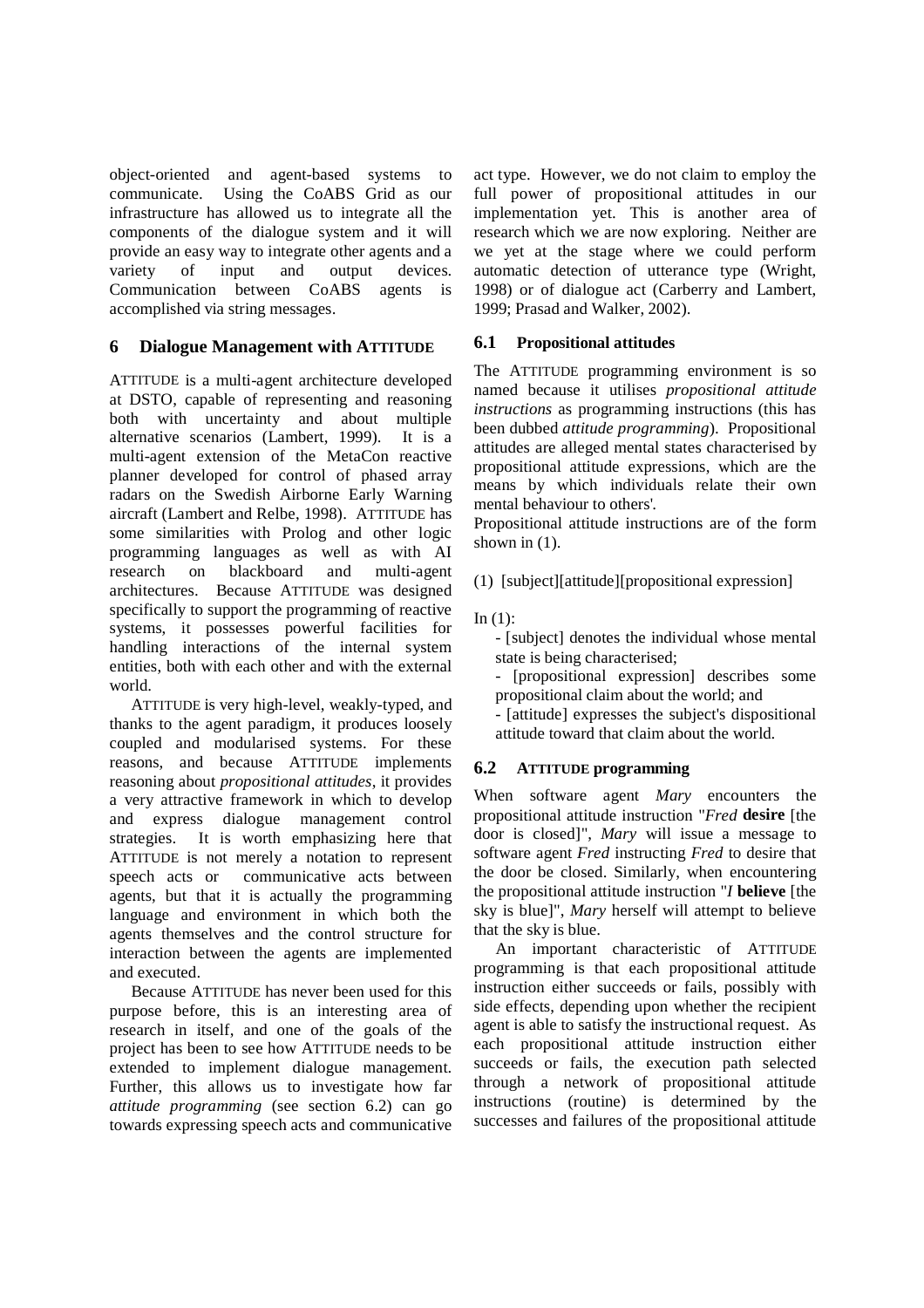instructions attempted along the way. The control structure is therefore governed by a *semantics of success.*

Computational routines for a software agent arise by linking together particular choices of propositional attitude instructions. These networks of propositional attitude instructions then prescri be recipes defining the possible mental behaviour of a software agent.

# **6.3 The ATTITUDE Dialogue Agents**

We have implemented a number of A TTITUDE Dialogue Agents. The main agent in our Dialogue Management architecture (shown in Figure 1) is the *Conductor*. It is the agent responsible for the flow of information between the other agents and it manages multi-modal interactions. The other agents, also described further in this section, are the *Speaker*, the *NLG* (Natural Language Generator), the *MMP* (Multimedia Presenter) and several *IS* (Information Source) agents. In addition to these agents, each dialogue state (see section 8 ) is also implemented as an A TTITUDE agent, with its ownsetofroutines.

As explained in section 6.2, each A TTITUDE agent's behaviour is programmed as a set of routines

The interaction between the A TTITUDE Dialogue agents is shown in Figure 1, in which the frame around the A TTITUDE agents can be interpreted as representing the CoABS grid.

# **Speaker Agent**

When speech from the user has been detected and recognised, the attribute-value pairs for that utterance (see section 7) are sent to *Speaker*. *Speaker* takes that information and produces a corresponding A TTITUDE expression, which is then forwarded to *Conductor*.

The linguistic coverage of the system is determined by the grammars which are available at each dialogue state. For now, the coverage is limited to a set of utterances appropriate for the briefing scenario described in section 8. These were used to define the Regulus1 grammars from which the Nuance grammars are compiled. We are now planning to move from Regulus 1 to Regulus 2. which will allow us to derive dialogue state grammars from a large English grammar using the EBL strategy described in (Rayner et al., 2002b)



## **Figure 1. Dialogue with A TTITUDE**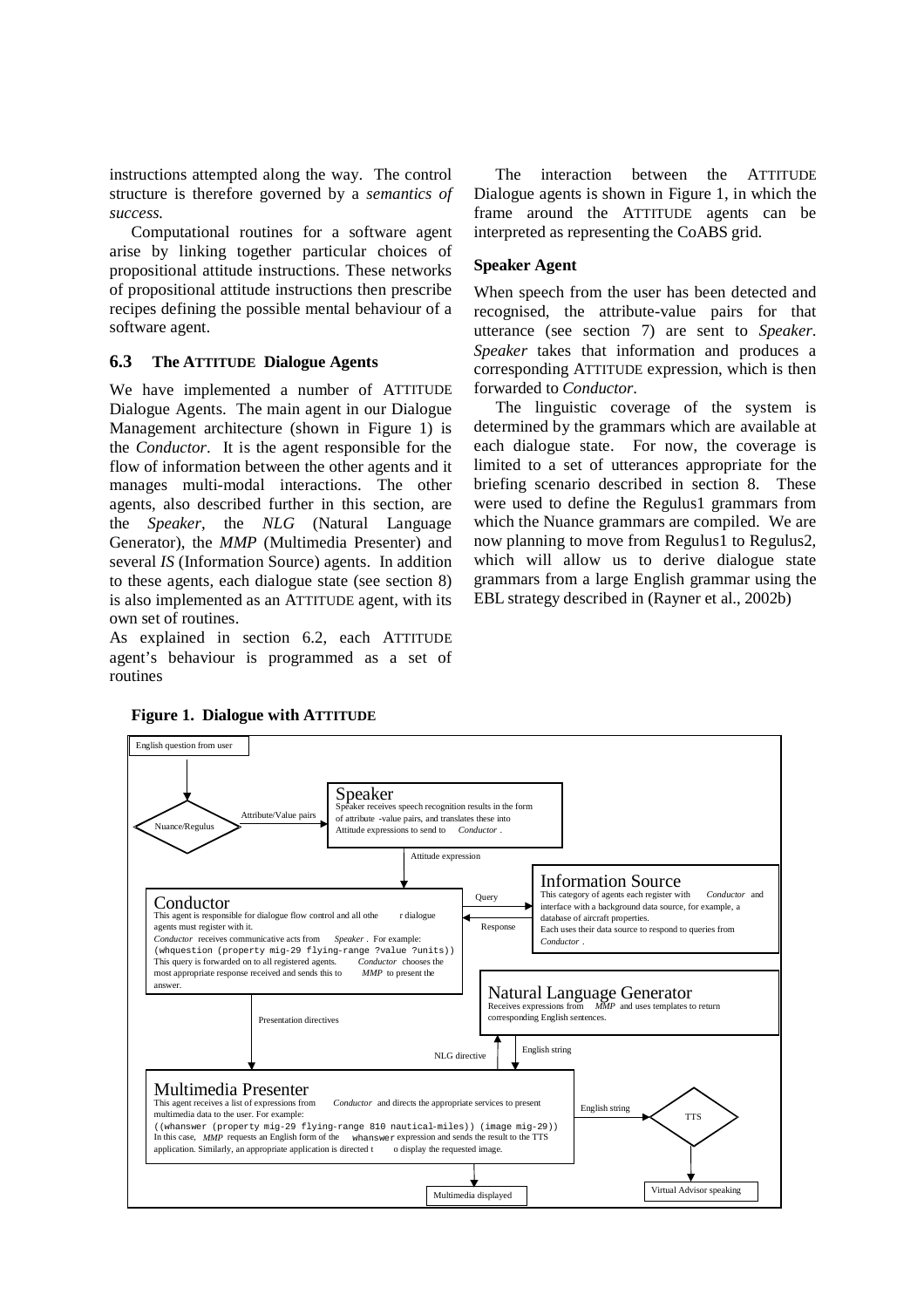#### **Conductor Agent**

*Conductor* takes an A TTITUDE expression from *Speaker* and forwards it on to all the *IS* agents that have registered with it. It then waits for all the responses to come back from those agents, in the form of lists of expressions.

Every response *Conductor* receives is put into its knowledge base, along with some extra information:

-Sender: which IS agent sent the response.

- In-Reply-To: which previous communicative actthisis are sponse to.

- Strength: whether every expression of the response is 'strong' (the sender believes it is either absolute truth or absolute negation) or if one or more is 'weak' (the sender believes it is neither absolute truth nor absolute negation).

- Bound-State: if there are any free variables in theresponse, orifitisfully ground.

- Unifiability: whether one or more of the expressions in the response is of the same form as *Speaker's* initial expression.

The final expression in *Conductor*'s knowledge  $base is a s shown in (2).$ 

 (2) (response ?in-reply-to ?sender ?strength ?bound\_state ?unifiability ?content)

Given the initial expression from *Speaker* and the replies it receives from the IS agents, *Conductor* chooses the 'best' response. For example, a response that is strong, fully ground and unifies with *Speaker's* expression is deemed to be more relevant and informative than a response that is weak and contains free variables. *Conductor* forwards this response to *MMP*.

# **Multimedia Presenter (MMP)**

*MMP* iterates through the list of expressions sent by *Conductor* and presents each expression to the user. *MMP* recognises classes of expressions and chooses to present them using certain media. For example, some expressions are instructions to change the VA head model, while others are to be translated into English sentences and spoken by the VA. For the latter function *MMP* uses *NLG* (see below).

Othermedia through which *MMP* can choose to present the information contained in the expressions include: imagery from a database (e.g.

pictures of military platforms, or of strategic locations), video clips, images from weather or radar information sources, virtual video, 3 dimensional virtual battle space maps, textual information and audio.

#### **Natural Language Generator (NLG)**

For now, *NLG* uses templates to transform ATTITUDE expressions into English. For example, the instruction in (3) provides two possible  $resposes for the A TTTUDE expression specified:  $1$$ 

(3) (property?asset overview?value text) whanswerpriority  $10$ ((response 1 ("The "?asset" is a "?value".") ((response 2 ("Iunderstandthat the "?asset")  $((response2("Iunderstand that the")\text{asset})$ "?value".") )))

When *NLG* is first requested to generate the English output for the expression in  $(4.a)$ , intende d to be a communicative act of type *whanswer*, it uses the template given in (4.b), corresponding to "response 1" in (3), to produce the English answer given in  $(4.c)$ .

(4.a) (property mig-29 overview "Russian multi-role fighter" text) b. ("The"?asset" is a "?value".") c. The Mig-29 is a Russian multi-role fighter.

When *NLG* is requested a second time to generate the output for  $(3)$ , it uses the template in  $(5.a)$ , corresponding to "response 2" in (3), to produce  $the English answer given in (5.b).$ 

 $(5.a)$  ("I understand that the "?asset" is a "?valu e".") b. I understand that the Mig-29 is a Russian m ultirolefighter.

Thus *NLG* cycles through the list of templates for appropriate responses. Priorities can also be give n to templates, enabling *NLG* to use general templates together with more specific and tailored ones.

It is clear that template-based language generation is too rigid for fully natural dialogues , and we intend to explore more flexible techniques after we implement a wider coverage English grammar; however, it has so far been sufficient for

.<br>.

<sup>&</sup>lt;sup>1</sup>Variables are denoted with "?", while text strings (to be sent to speech synthesis, or displayed on a slide) are b etween doublequotes,"".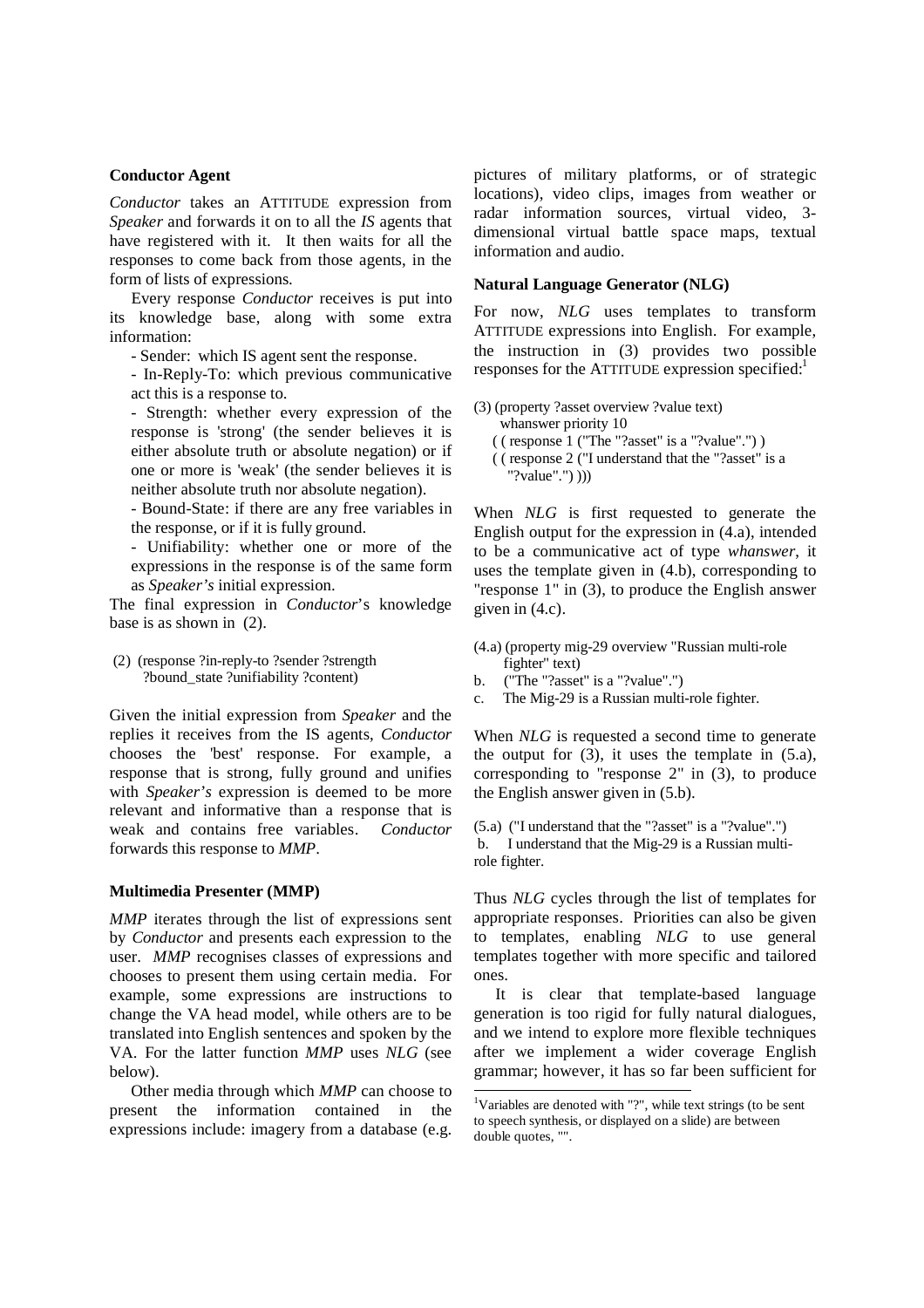our purposes, namely to demonstrate and investigate agent-based dialogue management.

# **Information Source Agent (IS)**

The *IS* agents, e.g. a Weather Agent or a Platform Capabilities Agent, can answer users' questions, either by using their own internal knowledge base or by accessing external Information Sources, such as a weather information server, or a database of military assets. All *IS* agents register with *Conductor*, and when an expression is sent by *Speaker*, all *IS* agents try to respond to it.

By using the CoABS Grid as the infrastructure and  $implementing the agent with A \tTTITUDE, we leave$ the architecture extremely flexible and scalable (Kahn and Della Torre Cicalese, 2001). For instance, it is possible to increase the amount of information at the system's disposal during runtime by launching a new *IS* agent and by adding sometemplatesto *NLG*.

#### **6.4 Dialogue design**

For now, the dialogue is specified as a finite stat  $e$ machine and is still very much system directed. In the briefing application (see section 8.1), the VAs first "push" the information that needs to be presented, as briefing officers do in a normal briefing. Some of the information is also presente d using visual aids, such as power point slides and maps for specifying location information. The information to be presented and the media to be used are determined by the agent for that particula r dialogue state.

The VA then allows users to ask questions to repeat or clarify particular points, or to gain additional information.

# **7 Spoken Language Processing**

#### **7.1 Speaker-independent speech recognition**

As stated in section 4, one of the main motivations for moving from a speaker-dependent to a speakerindependent ASR was to allow visitors in FOCAL the possibility of using the system themselves, rather than relying on a small set of trained individuals to run demonstrations. We chose to use the Nuance Toolkit (Nuance, 2002) for several reasons: besides its reliability as a speakerindependent ASR for both telephone and microphone speech, Nuance 8.0 provides Australian-New Zealand English, as well as US and UK English, acoustic language models. Even more importantly for our purposes, Nuance grammars can be compiled from Regulus, a higherlevel language processing component which has already been used to develop several spoken dialogue systems in different domains (Rayner et al., 2001, Rayner and Bouillon, 2002).

#### **7.2 Spoken Language Understanding**

Following our decision to move from a speakerdependent to a speaker-independent ASR, we decided to use Regulus to implement our Natural Language Understanding component. Regulus is an Open Source environment which compiles typed unification grammars into context-free grammar language models compatible with the Nuance Toolkit. It is "written in a Prolog-based feature-value notation and compiles into Nuance GSL grammars." (Rayner et al., 2002a). Regulus is also described in detail in (Rayner et al., 2001 ).

The main motivation for using Regulus is the usual one of greater efficiency due to the more compact nature of a unification grammar representation compared with a context-free grammar. In addition, using Regulus to define a higher level grammar, we are able to obtain as our semantic representation a list of attribute-value pairs, and this permits a more sophisticated processing of the information by the other agents.

Regulus also allows the development of bidirectional grammars, and we intend to make use of this functionality in later implementations of the *NLG* agent. However, for now, the grammars we have developed have been limited to recognition and understanding.

# **8 Current application implementation**

#### **8.1 Dialogue scenario**

The scenario for the current application was developed by members of the Human Systems Integration (HSI) group and is grounded on their experience with, and observations of, military operational planning. It is based on a fictitious scenario developed for training (the examples given here have all been modified) and exemplifies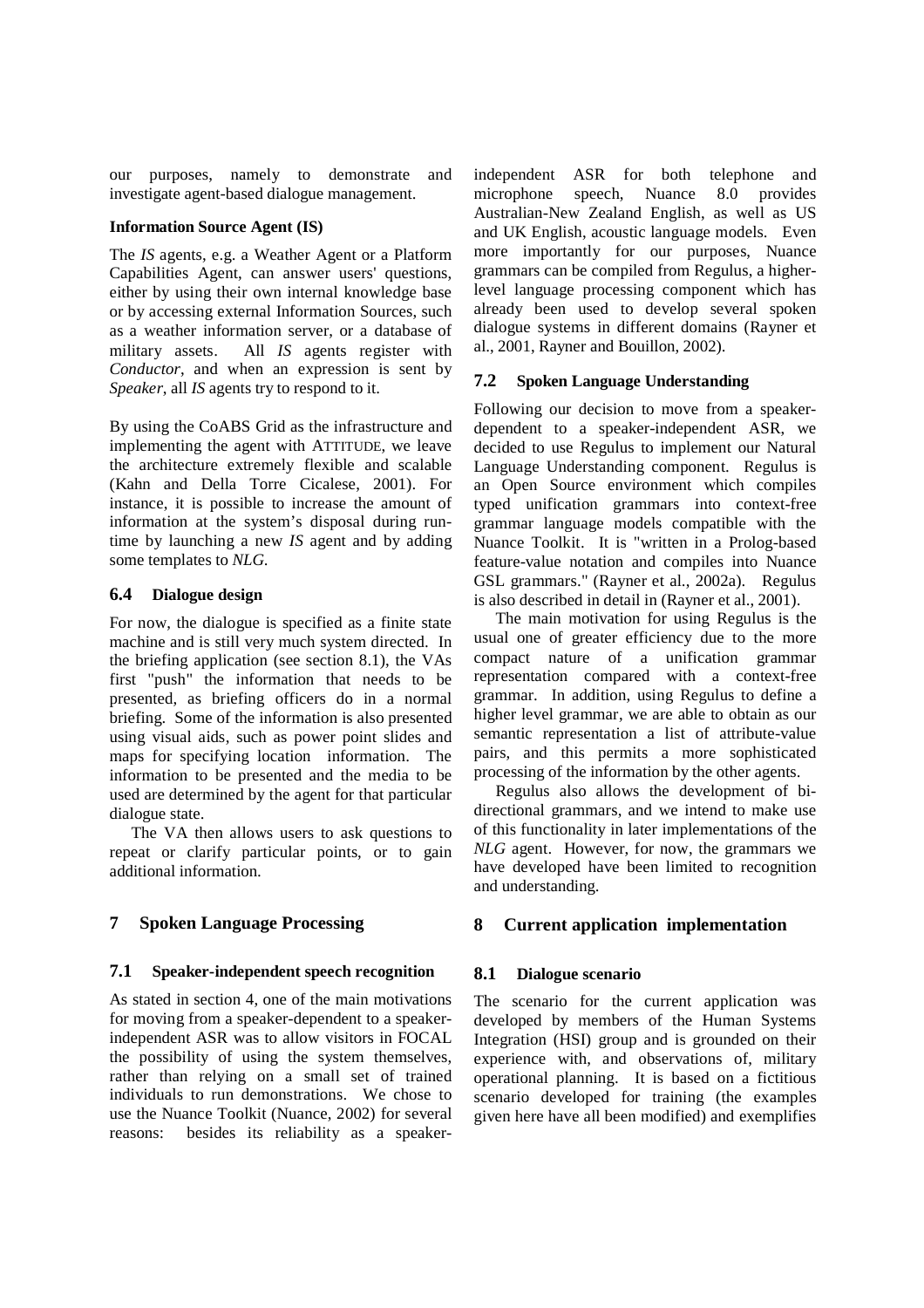the Joint Military Appreciation Process (JMAP) for military planning across the three services (Army, Navy and Air Force). A sub-scenario was chosen for the development of the spoken dialogue with the VAs $^{-2}$ 

# **8.2 Dialogue flow**

The structured nature of a military planning task such as this one makes it very easy to partition it into different stages, which can then be mapped to different dialogue states. In our dialogue script, each top-level dialogue state corresponds to a  $section of the planning exercise, given in (6).$ 

(6) Commander's Initial Guidance

-CDF(ChiefofDefenceForces)Intent - Planning Guidance -Constraints - Restrictions -LegalIssues -CommandandControl

These 6 top level dialogue states are then followed by an Overall Question Time.

The mixed-initiative nature of the system can be modelled in a finite state diagram, allowing for a) briefing-like system 'pushes', b) confirmation queries from the system and c) questions from the user. However, because the system is primarily agent-based, the dialogue can also evolve dynamically. For instance, once the system is in a 'question' state, the dialogue flow then allows users to ask a number of questions, until they are satisfied, and the dialogue can move to a different state.

Each of the top level dialogue states also corresponds to an *IS* agent with its own set of ATTITUDE routines. These agents register with *Conductor* and act as experts in their particular fields (e.g., the Legal Issues adviser). The agent s contain knowledge which they use to answer questions posed to them by *Conductor*. All agents have the ability to keep track of which state (or topic) they are in. This allows not only *Conductor*, but also the other dialogue agents, to distinguish between providing the user with new information orinformation that has already been presented.

.<br>.

# **8.3 Knowledge Representation**

The current ontology developed for this application is only a small part of the larger Knowledge Representation ontology to be used throughout the whole FOCAL system. For now, we only represent the concepts needed in our small domain, and their relationships are translated into ATTITUDE statements, allowing agents to draw inferences. For example, if a user can ask the question given in  $(7.a)$ , it will be translated int o the list of attribute value pairs given in  $(7.b)a$  nd sent to *Speaker*. *Speaker* then translates these attribute value pairs into the A TTITUDE expression in(7.c) and forwards it onto *Conductor*.

(7.a) What department oversees negotiations with unions and industry?

b. [question what question, concept negotiation, attribute oversee, obj1 department] c. conductor desire (commatt (negotiation oversee?department) from speaker type whatquestion in-response-tonull)

As described in section 6, when *Conductor* poses the question to the appropriate agents, they respon d with the information in their knowledge base or information they can extract from a database. Agents store knowledge as **believe** statements such  $astheoneshownin(8)$ :

(8) Ibelieve (negotiation oversee "department" of workplace relations")

These **believe** statements are then unified with the propositions translated by *Speaker*, and if unification is successful, a reply is sent back to *Conductor*. Finally, *Conductor* passes the answer on to *NLG* to match a template and produce an Englishanswer, for instance (9).

(9) The Department of Workplace Relations oversees negotiations with unions and industry.

An agent which has access to a database can also translate a user's question into the relevant database query to obtain the answer. An important issue under research concerns the automatic derivation of A TTITUDE statements from a preexisting database.

 $2$ This is the Commander's initial guidance to the The eatre Planning Group (TPG), which is part of the Mission Analysis section of JMAP.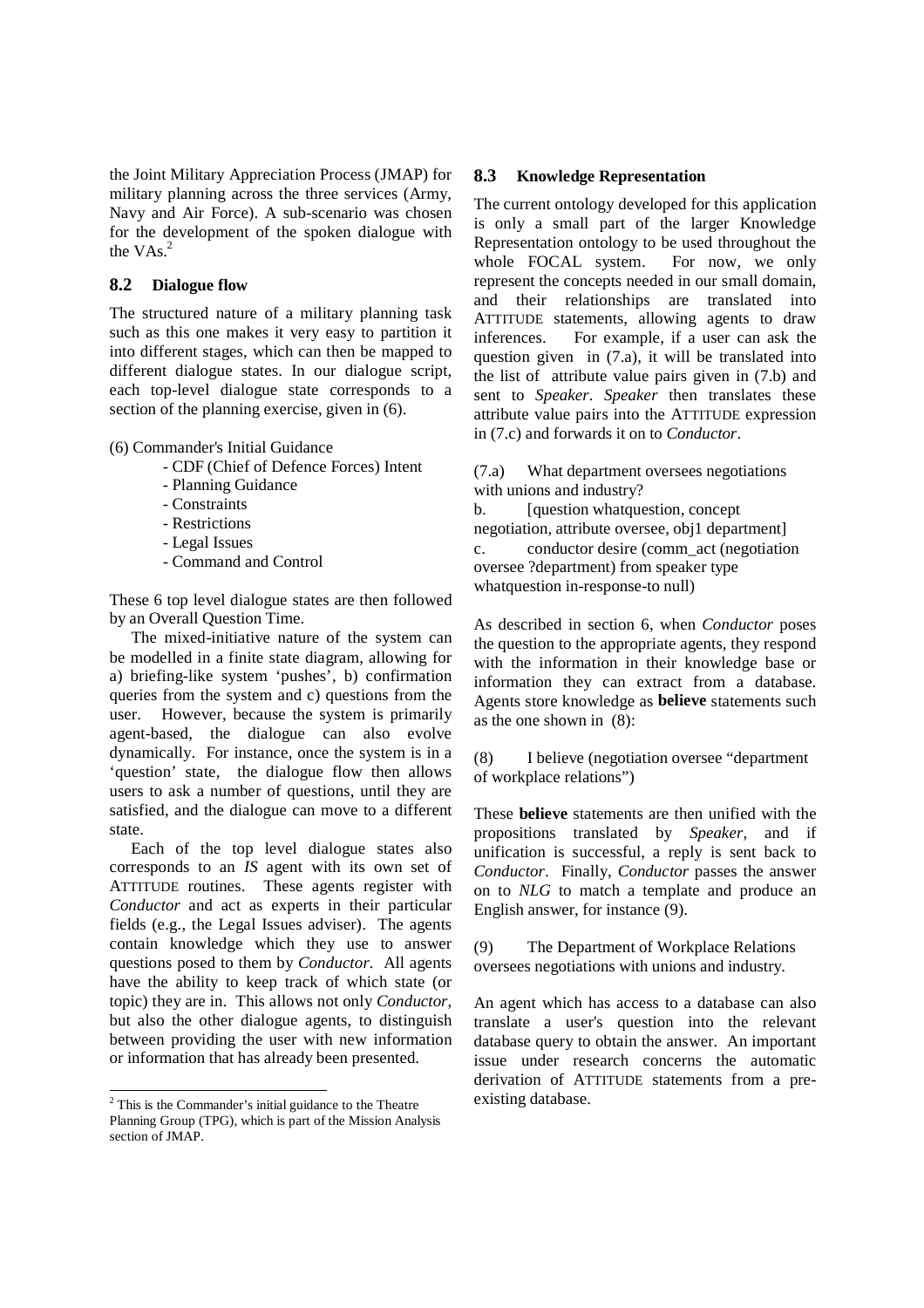#### **8.4 Several different VAs**

As explained above, each stage of the planning process is presented to the user by a particular VA with its associated *IS* agent and the VA then allows users to ask further questions. Besides their specialised knowledge, the VAs are differentiated through different head models, different TTS voices (male or female, different regional accents) and different personalities.

Once a dialogue state is completed and the user has no further questions, the VA for that state sends a message to *Conductor* to move to the next state. *Conductor* can then initiate the change in recognition grammar, voice for the next VA and model for the next VA head.

Having several VAs coming on at different stages to present different information allows for a VA to be specialised in a particular domain, just as real briefing officers are during a real militar y planning exercise.

Fornow, we only display one VA at a time, but we intend to experiment with having multiple VAs at the same time. The final state of the dialogue flow allows users to ask questions about any aspect of the planning process, and questions can be posed to all the VAs, so it would be natural for the e users to see all the VAs at that stage.

#### 8.5 RapidPrototyping and Evaluation

The key word version developed previously (see Broughton et al., 2002) has been maintained as a rapid prototyping environment for evaluating new scripts and dialogues. It allows new dialogues to be quickly tested by entering suitable key words, sufficient to discriminate one question from another. This system proves faster for testing tha n the more precise method of grammar building. Multiple response strings can be generated, providing more naturalness for those interacting with the VAs on a regular basis. By rapidly prototyping questions and responses, we can test the intuitiveness of expected questions and the smoothness and timeliness of responses, particularly when presented combined with multimedia.

The implemented system described here has so far only been tested with other members of the group, but demonstrations to visitors and potential users will provide a more rigorous form of evaluation on an on-going basis. An evaluation

phase for the project is scheduled for 2003-2004, during which time we will have access to more users and will be able to conduct more structured experiments.

#### **9 Natural Interaction with VAs**

In addition to the ASR and TTS systems previously discussed, other technologies can be combined into the overall system to increase naturalness of interaction, and we are investigatin g speaker recognition as well as a range of pointing technologies.

The need for a speaker recognition system has emerged with the move to a speaker independent ASR. With a speaker dependent ASR, users would load their individual profile before use, thus enabling the system to know who was using it. With a speaker-independent ASR, a speaker recognition system would allow the VAs to recognise who is talking to them and enable them to address known users by name. We plan to integrate within FOCAL the speaker recognition system which has been developed at DSTO (Roberts, 1998). This system uses statistical modelling techniques and is capable of both speaker identification (recognising users from a database of stored speech profiles) and speaker verification (verifying the identity of a particula r user).

We are also proposing to use pointing techniques in combination with the speech and language technologies to build a multimodal system. Multimodal systems were originally demonstrated by Bolts (1980) and research is continuing across varied applications (e.g., Oviatt et al., 2000 and Gibbon et al., 2000). However, unlike systems such as MATCH (Johnston et al., 2002), where the issue is allowing multimodal interaction on portable devices with very small screens, in FOCAL we are concerned with ensuring that users get the full benefit of the ver  $\overline{y}$ large screen and with allowing several users to interact at a distance from the screen. It is also worth mentioning that, unlike the interactive  $s$ ystem described in (Rickel et al., 2002), which i s concerned with training in a military environment, we are not trying to simulate a complete virtual world with embodied agents.

However, we propose to include traditional pointing technologies, such as the standard desktop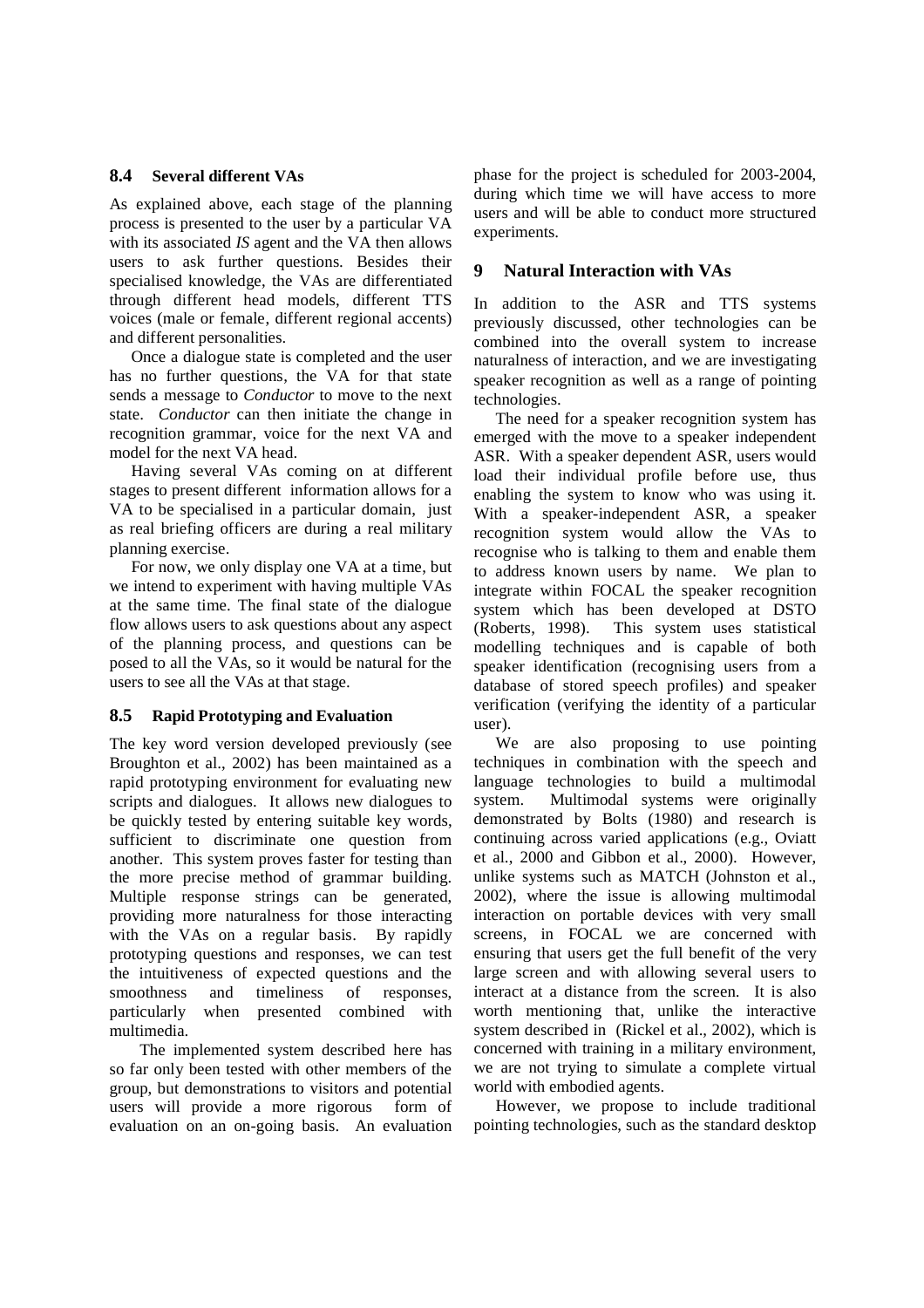mouse, through to 3-dimensional tracking systems for gaze, gesture and user tracking. This will involve integrating more complex language understanding, as information will need to be derived from both the user's utterance and from what is being pointed to. For example, to interpre t an utterance such as (10) uttered while the user points to a location on a map, we need to perform reference resolution on "this region", and match that referent to the item being pointed at.

(10) What do we know about this region?

## **10 Conclusion**

We have now implemented in FOCAL the infrastructure needed to perform spoken and multimodal dialogue with several VAs. This is of interestinitself. as it will allow us to continue our research on spoken language understanding and spoken dialogue systems and also to address issues of language generation which have for now been left aside. Already we have been able to move from a rigid dialogue control structure, with very constrained input, to a more flexible and scalable control structure allowing real connectivity betweenagents.

Having moved to a speaker-independent ASR, and taking advantage of the open source nature of Regulus, we intend to pursue research issues regarding robust processing of spoken input, such as using grammar specialisation from a corpus and devising techniques for ignoring parts of the input

We have implemented a dialogue management architecture based on A TTITUDE agents which communicate with each other using propositional attitude expressions. Other agents can now be developed to perform additional functions, in particular to launch the display of other types of information and to interpret other types of input.

This will allow us to explore how spoken dialogue with VAs can be combined with other virtual interaction technologies (e.g., gesture, pointing, gaze tracking). In this respect, the next step in our project is the development of a full fledge *MMP* agent based on the framework described in (Colineau and Paris, 2003).

However, the work we have reported here must also be seen as part of the larger research

programme undertaken within FOCAL. From this perspective, this work is of interest because it allows other members of the HSI group to pursue research in the usability of new technologies to perform the paradigm shift in command environments. In particular, this project is providing the support for further research into whether this way of presenting information is helpful in an operational command environment. It allows us to devise experiments to explore the crucial issue of trust in the information being presented, and how the way the information being presented can affect that trust.

Integrating spoken dialogue with planning tools will also allow us to explore whether VAs can help in military operation planning, and how best to use these tools.

## **Acknowledgements**

We wish to thank the Chief of C2D, and the Director of Information Sciences Laboratory, for sponsoring and funding this work. We wish to acknowledge the work of Paul Taplin in integrating speech synthesis and lipsynchronisation, and the work of Benjamin Fry from the University of South Australia in developing the Regulus/Nuance grammars. Finally we wish to thank the other members of the HSI group in C2D for their constant and invaluable help with the FOCAL project.

# **References**

Ananova. 2002. http://www.ananova.com.

E. Andre, T. Rist, and J. Muller. 1998. Integrating Reactive and Scripted Behaviours in a Life-Like Presentation Agent, *Proceedings of the Second International Conference on Autonomous Agents* , 261-268.

Appen. 2002. http://www.appen.com.au.

- R. A. Bolt. 1980. "Put-that-there": voice and gestu re at the graphics interface *. Proceedings of the SIGGRAPH,* July, 262-270.
- Michael Broughton, Oliver Carr, Dominique Estival, Paul Taplin, Steven Wark, Dale Lambert. 2002. "Conversing with Franco, FOCAL's Virtual Adviser". *Conversation Characters Workshop, Human Factors 2002* , Melbourne, Australia.